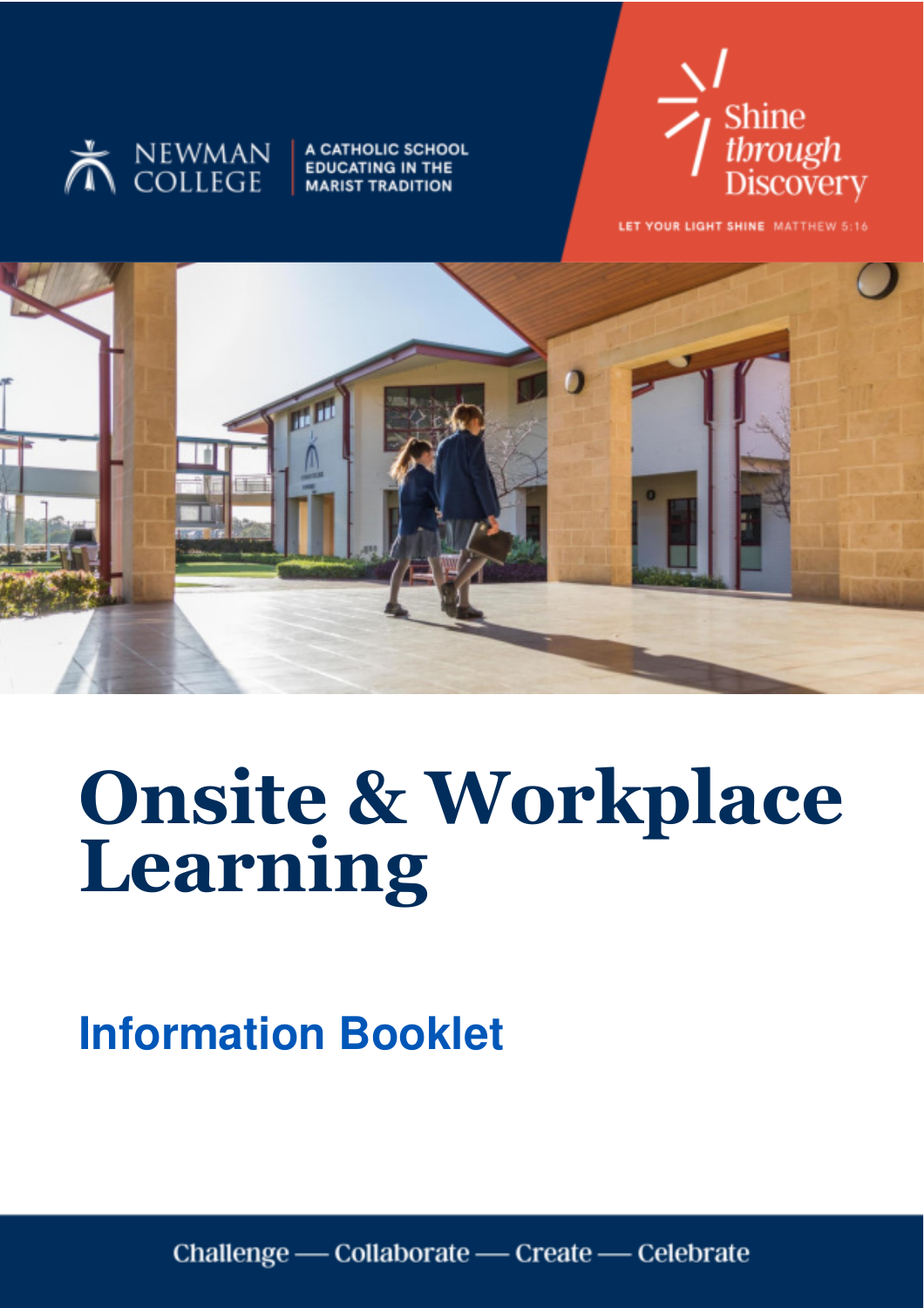

#### **What does Onsite do?**

Onsite is a program that is offered to **non-ATAR Pathway students in Year 11 and 12.**  Onsite has two functions:

- 1. Onsite is a Registered Training Organisation (RTO) that offers a selection of VET Certificate courses. Students can apply for entry to these courses in July-August of the preceding year.
- 2. Onsite also administers the Workplace Learning (work experience) program on behalf of Newman College.

#### **What is Workplace Learning?**

Workplace Learning (also known as work experience) is a program that allows students to experience the world of work through a structured work placement during school time. There are typically two work placements per year, and each placement is approximately 10 weeks in length.

Students spend one day a week in a workplace of their choice and are assessed by the employer and the school. Students will be required to keep a logbook of skills and complete the necessary hours in the workplace as part of their assessment.

Subject to successful completion of documentation and the required hours, students will receive credit towards their WACE (secondary graduation) for undertaking Onsite. Every block of work experience completed will provide credit for 1 'C' grade towards WACE.

#### **What are the benefits of Workplace Learning?**

By participating in Workplace Learning, students will:

- Gain credit towards secondary graduation (WACE). Each placement successfully completed will count as one 'unit equivalent' (C grade) towards secondary graduation (WACE).
- Gain valuable experience in an occupation of interest.
- Make important contacts with employers in their industry of interest.
- Be able to try an occupation before committing to the required study or training.
- Be able to use work experience hours for entry into competitive TAFE courses.
- Receive a report from employers that can be used in their career portfolios.
- Have the potential to obtain an apprenticeship, traineeship or employment.
- Further develop their skills for work.

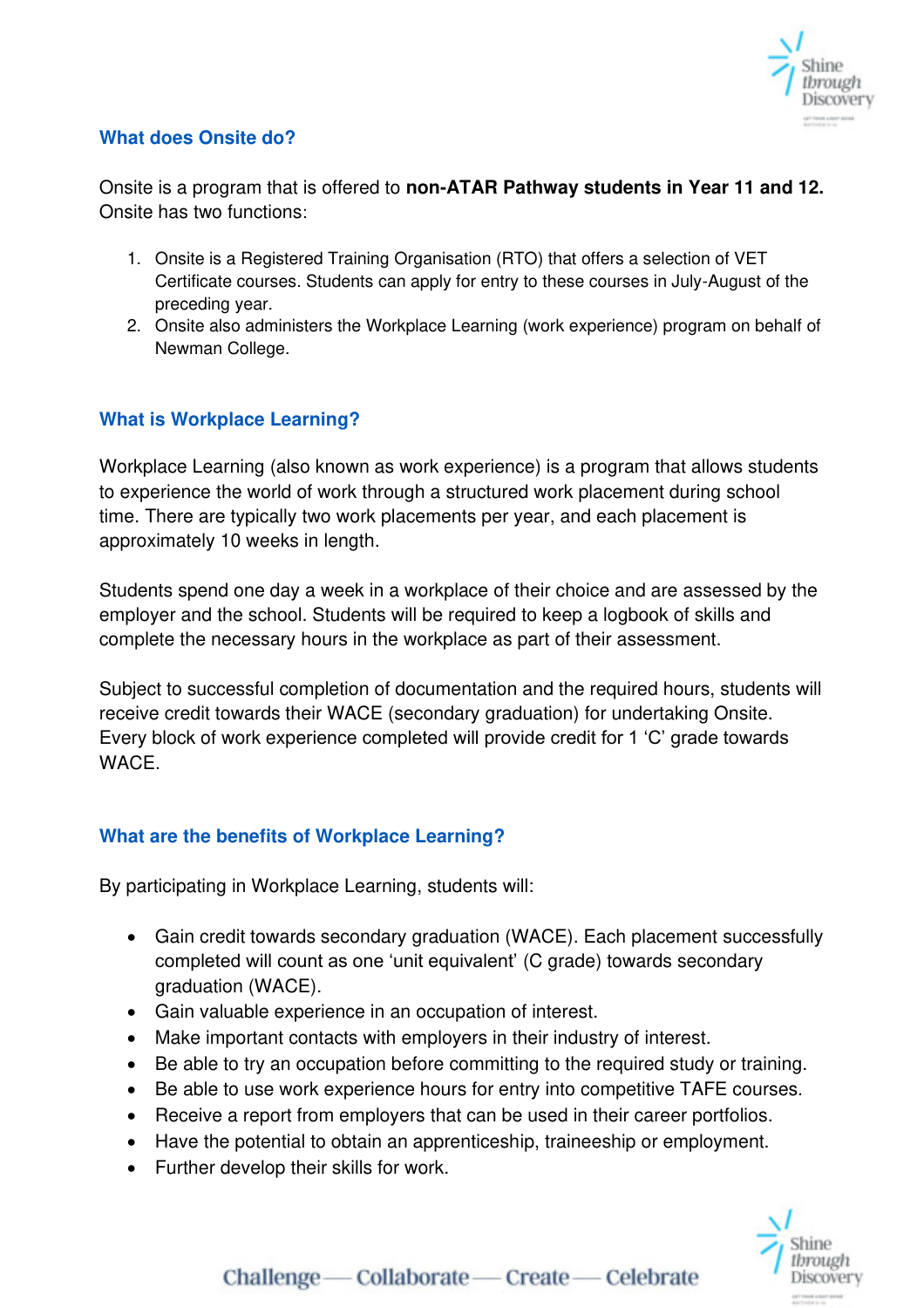#### **How much does Workplace Learning cost?**

A fee is charged to families to recover the cost of placing students, inductions, administration, travel, documentation, staffing, work visits, and insurance. Onsite is a not-for-profit organisation, administered by Catholic Education WA, and any fees charged only reflect the costs incurred.

Fees are currently \$1,300 per year. Of this, Newman College subsidises 50% (that is, \$650), and the remaining \$650 is charged to families. Thus, the total cost to families is \$650 per year. The fees are paid in Term 1 of the placement year.

Additional costs may apply for White Cards and/or personal protective equipment (PPE). The costs involved will be the responsibility of the student/parents.

#### **How do I apply for Workplace Learning?**

- 1. Complete an **Onsite Application Form** (included in this pack)
- 2. Complete an **Onsite Placement Form** (included in this pack)
- 3. Attend an interview conducted by Onsite staff. This interview is to determine if a student is work-ready.
- 4. If the student's application and interview are successful, they will receive an offer to join the program and notification of their placement details.
- 5. If being placed in the building and construction industry, complete a White Card (further information below).
- 6. Students will then participate in an Onsite induction program at school before attending their work placement.

#### **Contacts**

Justin FarleyPaul Baker **PATHWAYS COORDINATOR MANAGER, ONSITE** 

T: 9204 9457 T: 9443 8371 E: justin.farley@cewa.edu.au E: onsite@cewa.edu.au E: iustin.farley@cewa.edu.au

Challenge - Collaborate - Create - Celebrate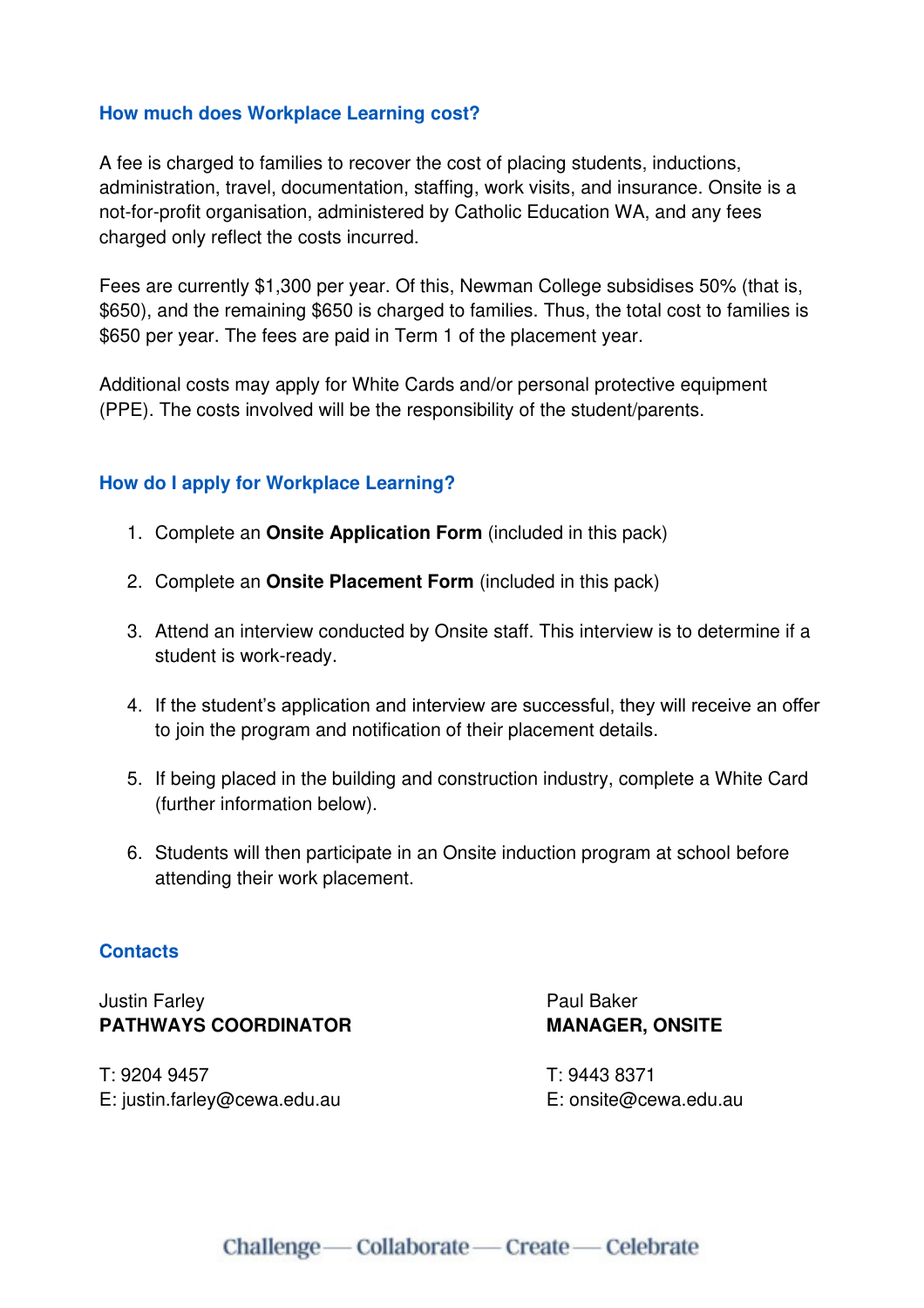

#### **Do I need a White Card?**

All workers in the building and construction industry, including work experience students, must have completed a current Safety Awareness Course (White Card).

A White Card can be completed by contacting one of the Registered Training Organisations listed below. There are also alternative providers of White Card training. Choose carefully as you will need to pay fees, and prices vary.

In most cases, students will be required to complete a knowledge assessment (usually online) and some face-to-face or video safety training.

Once the course is successfully completed, make note of your White Card number. This number must be supplied to ONSITE and Newman College before work placement can commence.

#### **White Card Training Organisations**

#### **Aveling**

[https://www.aveling.com.au/courses/white-card-construction-training-cpccwhs1001](https://www.aveling.com.au/courses/white-card-construction-training-cpccwhs1001-work-safely-in-the-construction-industry/) [work-safely-in-the-construction-industry/](https://www.aveling.com.au/courses/white-card-construction-training-cpccwhs1001-work-safely-in-the-construction-industry/)

#### **Blue Dog Training**

<https://bluedogtraining.com.au/courses/western-australia-white-card>

#### **Inscope**

<https://inscope.edu.au/courses/whitecard>

#### **Master Builders Association**

<https://www.mbawa.com/products-services/training/white-card-course/>

#### **Site Skills Training**

<http://www.siteskillstraining.com.au/courses/perth/white-card/>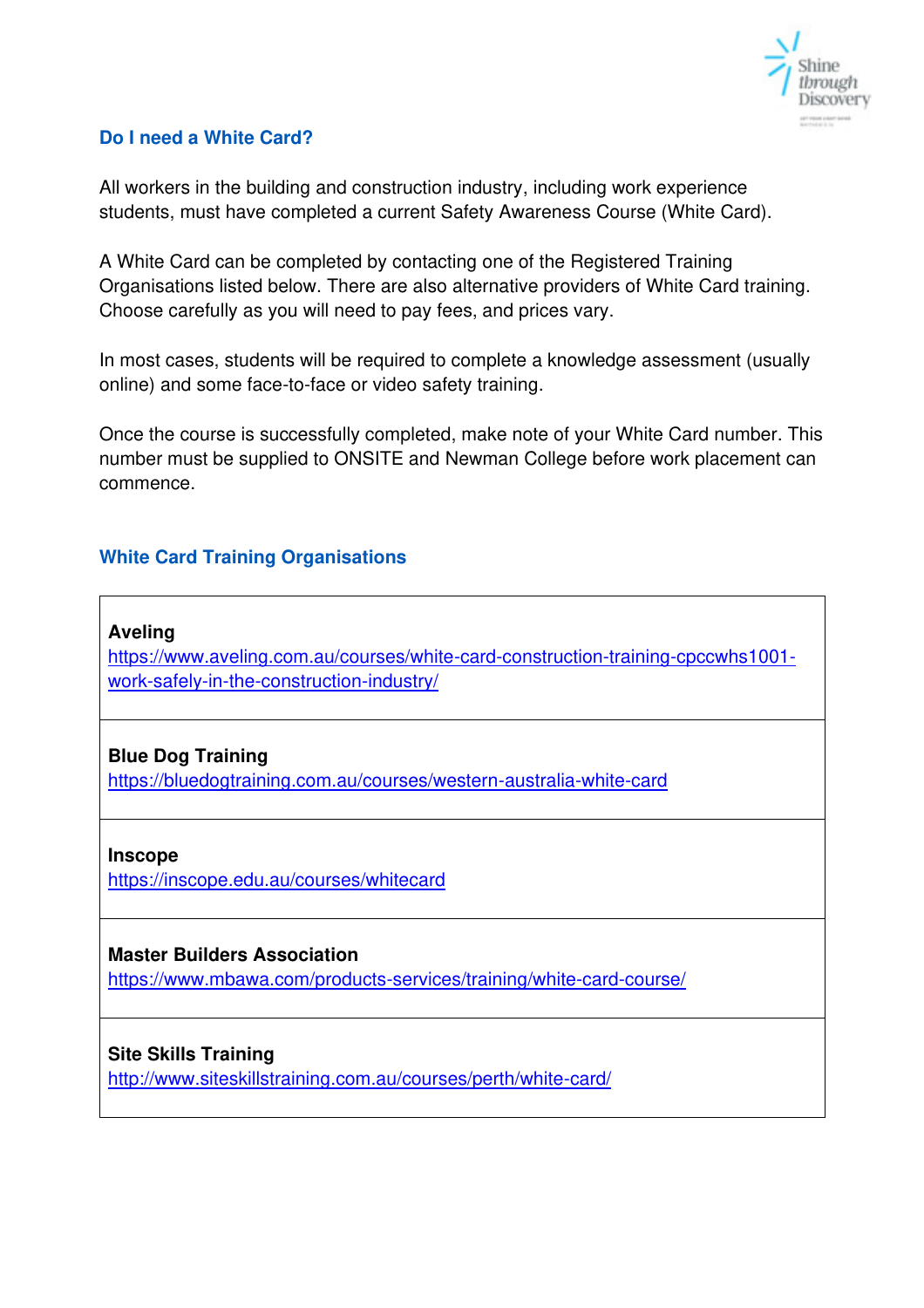

#### **NEWMAN COLLEGE**

Please ensure ALL DETAILS are written clearly and accurately. Email addresses and contact numbers are critical.

IN THE MARIST TRADITION

| <b>PURSI RANIA ROSA RUM ANURAI UNURAL S RIA ALEMAN</b>                    |  |  |  |
|---------------------------------------------------------------------------|--|--|--|
| Please inform ONSITE directly with any changes during the year via email. |  |  |  |

|                     | Applicant Information - all sections MUST be completed |                                                          |                      |  |  |  |  |
|---------------------|--------------------------------------------------------|----------------------------------------------------------|----------------------|--|--|--|--|
| Year                |                                                        |                                                          |                      |  |  |  |  |
| <b>Full Name:</b>   |                                                        |                                                          | Level:               |  |  |  |  |
|                     | Last                                                   | First                                                    |                      |  |  |  |  |
| Address:            |                                                        |                                                          |                      |  |  |  |  |
|                     | <b>Street Address</b>                                  |                                                          |                      |  |  |  |  |
|                     | Suburb                                                 |                                                          | Postcode             |  |  |  |  |
| <b>Student</b>      |                                                        | <b>Student</b>                                           |                      |  |  |  |  |
| Mobile:             |                                                        | Email:                                                   |                      |  |  |  |  |
|                     |                                                        |                                                          |                      |  |  |  |  |
| Date of Birth:      |                                                        | <b>Medicare Number:</b>                                  | Gender: M / F        |  |  |  |  |
|                     |                                                        |                                                          |                      |  |  |  |  |
|                     |                                                        | Emergency Contacts - MUST be contactable in an Emergency |                      |  |  |  |  |
|                     |                                                        |                                                          |                      |  |  |  |  |
|                     |                                                        |                                                          |                      |  |  |  |  |
| 1. Parent/Guardian: |                                                        |                                                          | <b>Relationship:</b> |  |  |  |  |
|                     |                                                        |                                                          |                      |  |  |  |  |
| Email:              |                                                        |                                                          | Mobile:              |  |  |  |  |
|                     |                                                        |                                                          |                      |  |  |  |  |
|                     |                                                        |                                                          |                      |  |  |  |  |
|                     |                                                        |                                                          |                      |  |  |  |  |
| 2. Name:            |                                                        |                                                          | <b>Relationship:</b> |  |  |  |  |
|                     |                                                        |                                                          |                      |  |  |  |  |
| Email:              |                                                        |                                                          | Mobile:              |  |  |  |  |
|                     |                                                        |                                                          |                      |  |  |  |  |
|                     |                                                        | <b>Medical Contact Details</b>                           |                      |  |  |  |  |
|                     |                                                        |                                                          |                      |  |  |  |  |
| Doctor:             |                                                        |                                                          | Phone:               |  |  |  |  |
|                     |                                                        |                                                          |                      |  |  |  |  |

**Medical** Centre:

MEDICAL: Do you have any physical, intellectual or social conditions that could affect you in the workplace? Yes / No

Disclosing medical and health conditions is essential to meeting Duty of Care and WHS requirements. The information will help to provide the right support and placement for the student, and to avoid accidents and emergencies due to an undisclosed condition.

Provide brief notes of any physical, intellectual or social conditions that may have an impact on the student in the workplace, and any action needed to be taken.

NOTE: Remember this is a workplace, not a school, so resources and support are limited. Expectations should be realistic to provide the best learning opportunity within a functioning workplace, if possible.

#### **ONSITE Application Form**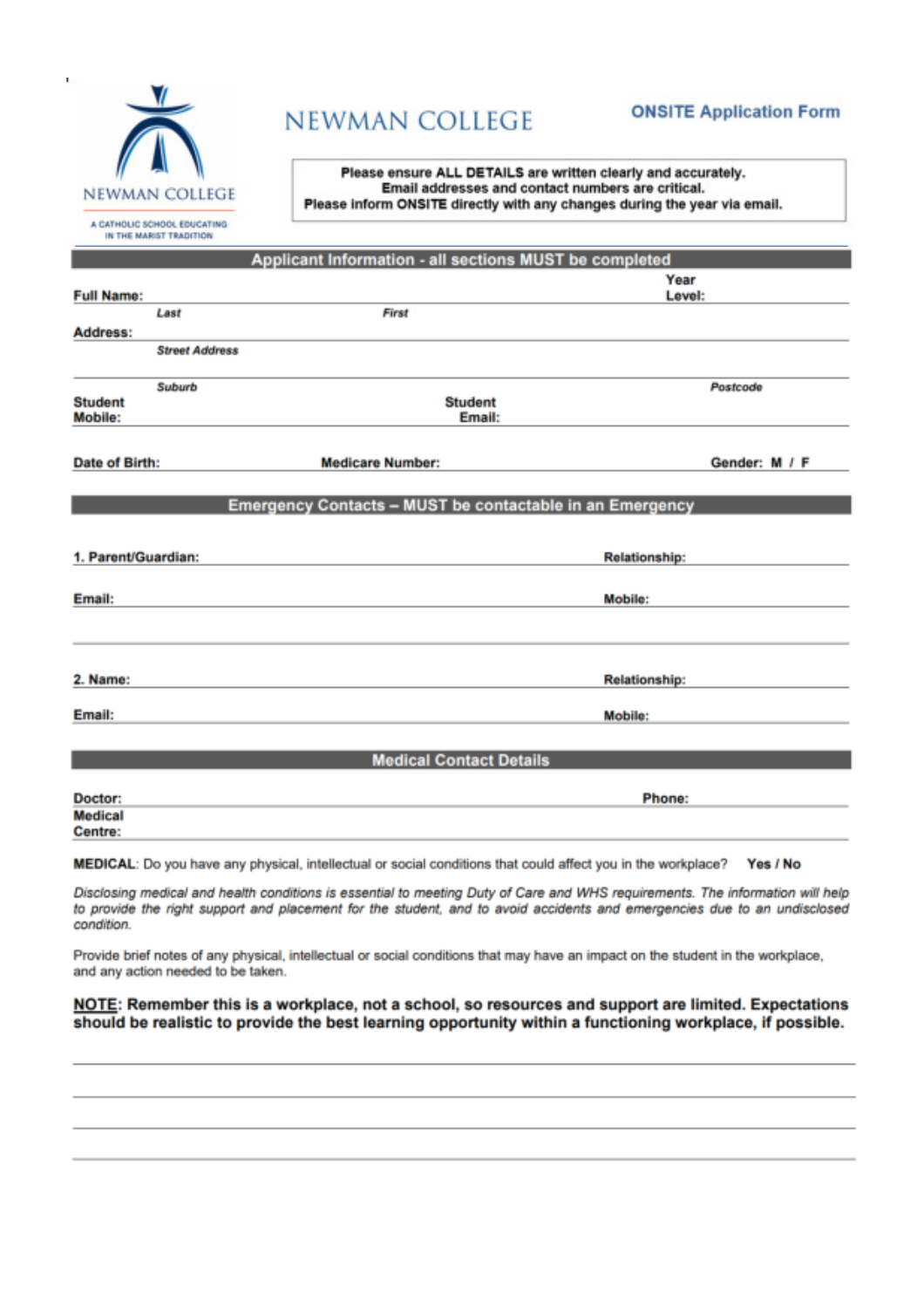#### ← Please tick either ONSITE General OR Specialist Program

#### 1. ONSITE GENERAL Workplace Learning:

This Program offers students an opportunity to attend a chosen workplace one day per week (approximately 10 weeks each placement) with up to two workplaces during the year. The workplace provides a student with an experience in an industry area that is relevant to his/her interests and/or is considered a possible career or training pathway. Students work industry hours.

#### 2. ONSITE SPECIALIST VET Course:

This is a combination of a VET Course at TAFE and a Workplace Learning component. Please understand that this Program requires study and/or workplace learning to be completed during school holidays and breaks. Please NOTE application for a course does not guarantee entry. Courses are dependent on numbers and funding and may not proceed. You will be advised if a course will not proceed.

#### One Year Programs (dependent on numbers) - Year 11 or 12

- AUR20516 Certificate II in Automotive Servicing Technology
- AUR20416 Certificate II in Automotive Electrical Technology
- 52824WA Certificate II in Building and Construction Trades Pathway Carpentry
- UEE20711 Certificate II in Data and Voice Communications Electrical
- UEE21911 Certificate Il Electronics
- MEM20105 Certificate II Engineering (Metal Fabrication)
- SHB20216 Certificate II in Salon Assistant (Hairdressing)
- 52700WA Certificate II in Plumbing
- 52824WA Certificate II in Building and Construction Trades Pathway
- 52831WA Certificate IV in Preparation for Nursing Pathways

#### **Student and Parent/Guardian Agreement**

#### To be involved in this Program I understand and accept that:

- Work placement commitments receive priority over all after-school activities.
- A distance may need to be travelled to the workplace which may include the use of public transport.
- Being absent from the workplace requires communication to the host employer, ONSITE, school and your coordinator.
- Extra days due to absence can be arranged and negotiated with the host employer and communicated to ONSITE.
- Logbooks and any other additional paperwork are the responsibility of the student.
- If participating in a Specialist VET course, commitment is made to complete the full course including work placement, and that study and work placements are scheduled during school holidays and breaks.
- Host employers and/or TAFE have permission to seek medical advice for students in the event of an emergency.

| <b>Student Signature:</b>    | Date:                |  |
|------------------------------|----------------------|--|
| <b>Parent/Guardian Name:</b> | <b>Relationship:</b> |  |
| <b>Parent Signature:</b>     | Date:                |  |

Please note: Omission of relevant information not only causes difficulties in matching students to suitable work placements, but failure to inform workplace supervisors can lead to unforeseen hazards in the workplace. It is our duty to ensure that the host workplace or Registered Training Organisation (RTO) can be made aware of any condition (social, emotional, physical) which needs to be considered for a student's training, otherwise you may be liable for accidents, injury or damage in the workplace as the result of omission. Failure to disclose relevant information may result in immediate withdrawal from the Program.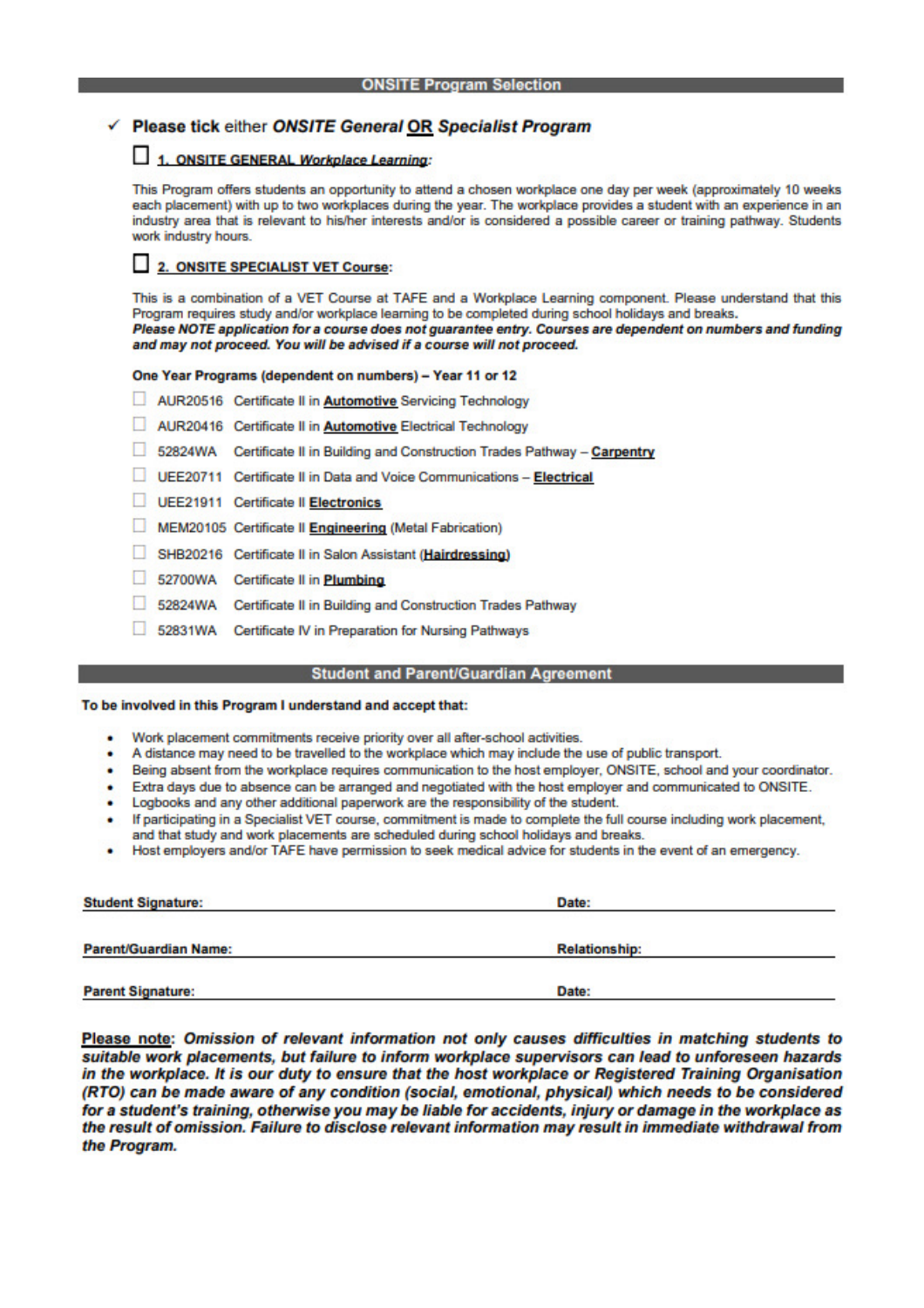### NEWMAN COLLEGE ONSITE Placement Form

#### for PLACEMENT YEAR 20 \_\_\_: SEMESTER 1 □ SEMESTER 2 □

|  |  |  | A CATHOLIC SCHOOL EDUCATING |  |
|--|--|--|-----------------------------|--|
|  |  |  | IN THE MARIST TRADITION     |  |

| <b>Full Name:</b>      |                                                                                      | Year<br>Level:                                                                                                                                                                                                                         |
|------------------------|--------------------------------------------------------------------------------------|----------------------------------------------------------------------------------------------------------------------------------------------------------------------------------------------------------------------------------------|
| Last                   | First                                                                                |                                                                                                                                                                                                                                        |
| Suburb:                | <b>Mode of Transport:</b>                                                            | <b>Student Mobile:</b>                                                                                                                                                                                                                 |
|                        | an interest in gaining a placement with, in your chosen industry.                    | There are two options when it comes to gaining a work placement with ONSITE. You can make contact with a chosen<br>workplace through your own research and/or contacts OR you can list 4 preferences which details businesses you have |
|                        | <b>OPTION 1: Confirmed Placement (the workplace has AGREED to take you)</b>          |                                                                                                                                                                                                                                        |
| Company:               | What job will you be doing:                                                          |                                                                                                                                                                                                                                        |
| <b>Contact Person:</b> | Date you spoke with this person:                                                     |                                                                                                                                                                                                                                        |
| <b>Address:</b>        |                                                                                      |                                                                                                                                                                                                                                        |
| <b>Street Address</b>  |                                                                                      |                                                                                                                                                                                                                                        |
| <b>Suburb</b>          |                                                                                      | Postcode                                                                                                                                                                                                                               |
| Phone:                 | Mobile:                                                                              |                                                                                                                                                                                                                                        |
| Email:                 |                                                                                      |                                                                                                                                                                                                                                        |
|                        | OPTION 2: Preferences (under each company, please list the job you are hoping to do) |                                                                                                                                                                                                                                        |
| Company<br>1.          | What type of work do you hope to do? Must be specific, e.g.,                         | How did you get this contact?                                                                                                                                                                                                          |

| sport teaching/diesel mechanic/metal fabrication etc.                 |                                                              |                                                                 |
|-----------------------------------------------------------------------|--------------------------------------------------------------|-----------------------------------------------------------------|
| <b>Address</b>                                                        | Contact name and number                                      | Own contact<br>. .<br>$\Box$ Provided by school<br>$\Box$ Other |
| 2.<br>Company<br>sport teaching/diesel mechanic/metal fabrication etc | What type of work do you hope to do? Must be specific, e.g., | How did you get this contact?                                   |
| <b>Address</b>                                                        | Contact name and number                                      | Own contact<br>п<br>$\Box$ Provided by school<br>$\Box$ Other   |
| З.<br>Company<br>sport teaching/diesel mechanic/metal fabrication etc | What type of work do you hope to do? Must be specific, e.g., | How did you get this contact?                                   |
| <b>Address</b>                                                        | Contact name and number                                      | $\Box$ Own contact<br>$\Box$ Provided by school<br>Other<br>П   |
| Company<br>4.<br>sport teaching/diesel mechanic/metal fabrication etc | What type of work do you hope to do? Must be specific, e.g., | How did you get this contact?                                   |
| <b>Address</b>                                                        | Contact name and number                                      | Own contact<br>п<br>$\Box$ Provided by school<br>п<br>Other     |